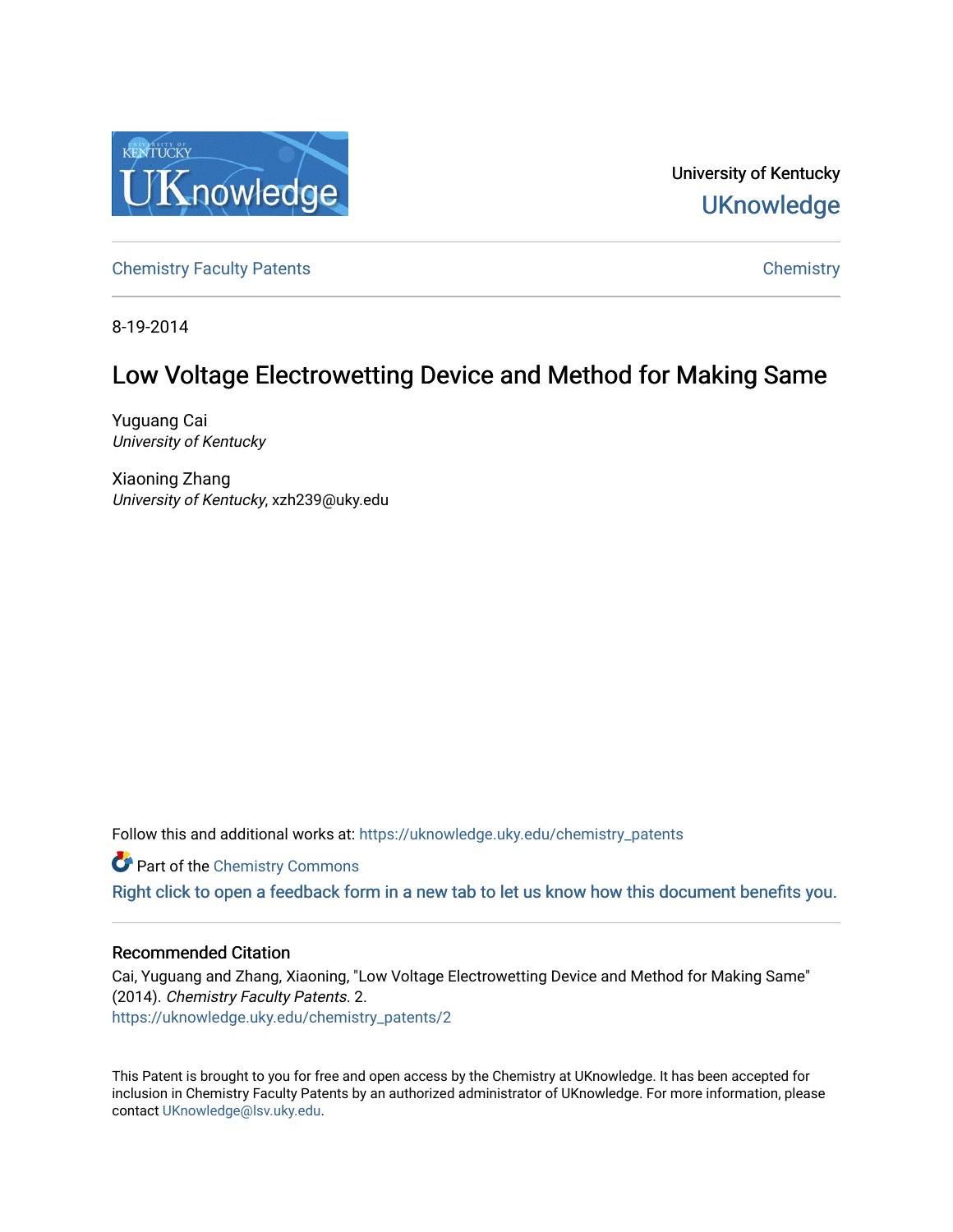

USOO8810893B2

### (54) LOW VOLTAGE ELECTROWETTING USPC ................ .. 204/547, 450, 600, 643; 359/290; DEVICE AND METHOD FOR MAKING SAME

- (71) Applicant: The University of Kentucky Research See application file for complete search history. Foundation, Lexington, KY (US) (56) References Cited
- (72) Inventors: Yuguang Cai, Lexington, KY (US); US PATENT DOCUMENTS Xiaoning Zhang, Lexington, KY (US)
- (73) Assignee: The University of Kentucky Research Foundation, Lexington, KY (US)
- $(*)$  Notice: Subject to any disclaimer, the term of this patent is extended or adjusted under 35 U.S.C. 154(b) by 0 days.
- 
- $(22)$  Filed: **Jan. 15, 2013**

### (65) Prior Publication Data FOREIGN PATENT DOCUMENTS

US 2014/0198372 A1 Jul. 17, 2014 FR 2884243 A1 10/2006

- (51) Int. Cl.<br> $602B\,26/00$
- CPC .................................. .. G023 26/005 (2013.01) USPC ........................................................ .. 359/290 (57) ABSTRACT
- H01G 11/56; H01G 11/48; C07C 217/08; C07C 309/15; C07C 309/21; C08F 220/60;<br>C08F 2/02

# (12) United States Patent (10) Patent No.: US 8,810,893 B2<br>Cai et al. (45) Date of Patent: Aug. 19, 2014

## $(45)$  Date of Patent: Aug. 19, 2014

|                   |         |                                                                                                | 7.117.807 B2             | 10/2006 Bohn. Jr. et al.     |
|-------------------|---------|------------------------------------------------------------------------------------------------|--------------------------|------------------------------|
| (73)              |         | <b>Assignee: The University of Kentucky Research</b><br><b>Foundation</b> , Lexington, KY (US) | 7,147,763 B2             | $12/2006$ Elrod et al.       |
|                   |         |                                                                                                | 7.341.801 B2             | $3/2008$ Reuter et al.       |
|                   |         |                                                                                                | 7.807.852 B2             | 10/2010 Ricks-Laskoski et al |
|                   |         |                                                                                                | 7.909.974 B <sub>2</sub> | $3/2011$ Bartels et al.      |
| $($ $^{\ast}$ $)$ | Notice: | Subject to any disclaimer, the term of this                                                    | 8.134.024 B <sub>2</sub> | 3/2012 Ricks-Laskoski et al  |
|                   |         | patent is extended or adjusted under 35                                                        | 2008/0283414 A1          | $11/2008$ Monroe et al.      |
|                   |         | U.S.C. $154(b)$ by 0 days.                                                                     | 2009/0215192 A1          | 8/2009 Stolowitz et al.      |
|                   |         |                                                                                                | 2009/0231670 A1          | $9/2009$ Bower et al.        |
| (21)              |         | Appl. No.: 13/741,458                                                                          | 2010/0173134 A1          | $7/2010$ Khokhlov et al.     |
|                   |         |                                                                                                | 2011/0019339 A1          | $1/2011$ Merker et al.       |
|                   |         |                                                                                                | 2012/0015146 A1          | $1/2012$ Advincula et al.    |
| (22)              | Filed:  | Jan. 15, 2013                                                                                  | 2012/0134073 A1          | $5/2012$ Uher et al.         |
|                   |         |                                                                                                |                          |                              |

| <b>FR</b> | 2884243 A1   | 10/2006 |
|-----------|--------------|---------|
| .JP       | 2008107826 A | 5/2008  |

(2006.01) Primary Examiner - David N Spector

(52) U.S. Cl.  $(74)$  Attorney, Agent, or Firm  $-$  King & Schickli, PLLC

(58) Field of Classification Search<br>CPC ................ B01F 5/0085; B01F 13/0071; B01F face. a charged adhesion laver immobilized on the first face of CPC ------------------ B01F 5/0085; B01F 13/0071; B01F face, a charged adhesion layer immobilized on the first face of 13/0076; B01L 3/502792; G02B 26/004; the substrate and a dielectric layer bound to the charged 13/0076; B01L 3/502792; G02B 26/004; the substrate and a dielectric layer bound to the charged G02B 26/005; H01G 9/025; H01G 9/15; adhesion layer. An unbound ionic liquid phase contacts the adhesion layer. An unbound ionic liquid phase contacts the dielectric layer.

### 20 Claims, 2 Drawing Sheets

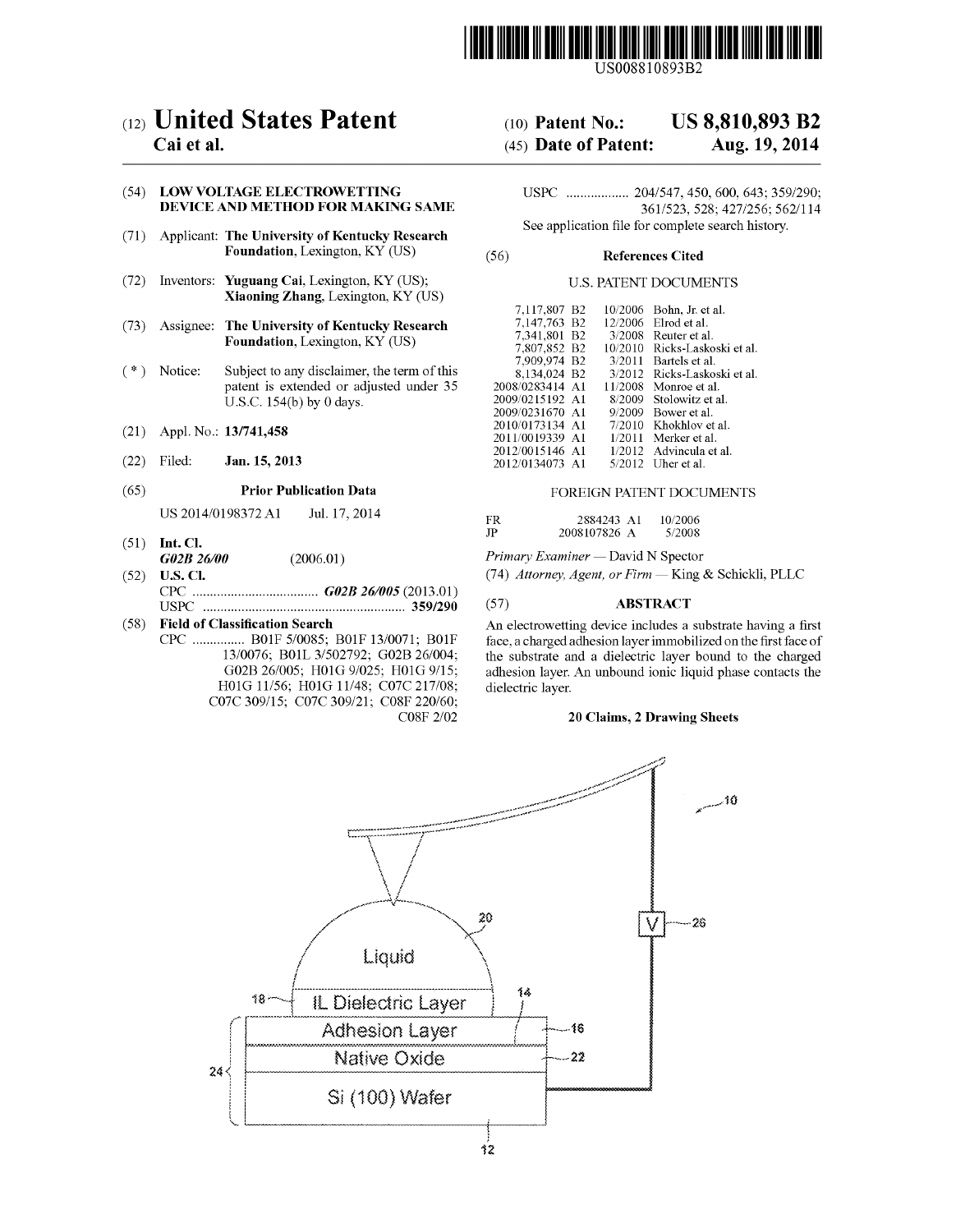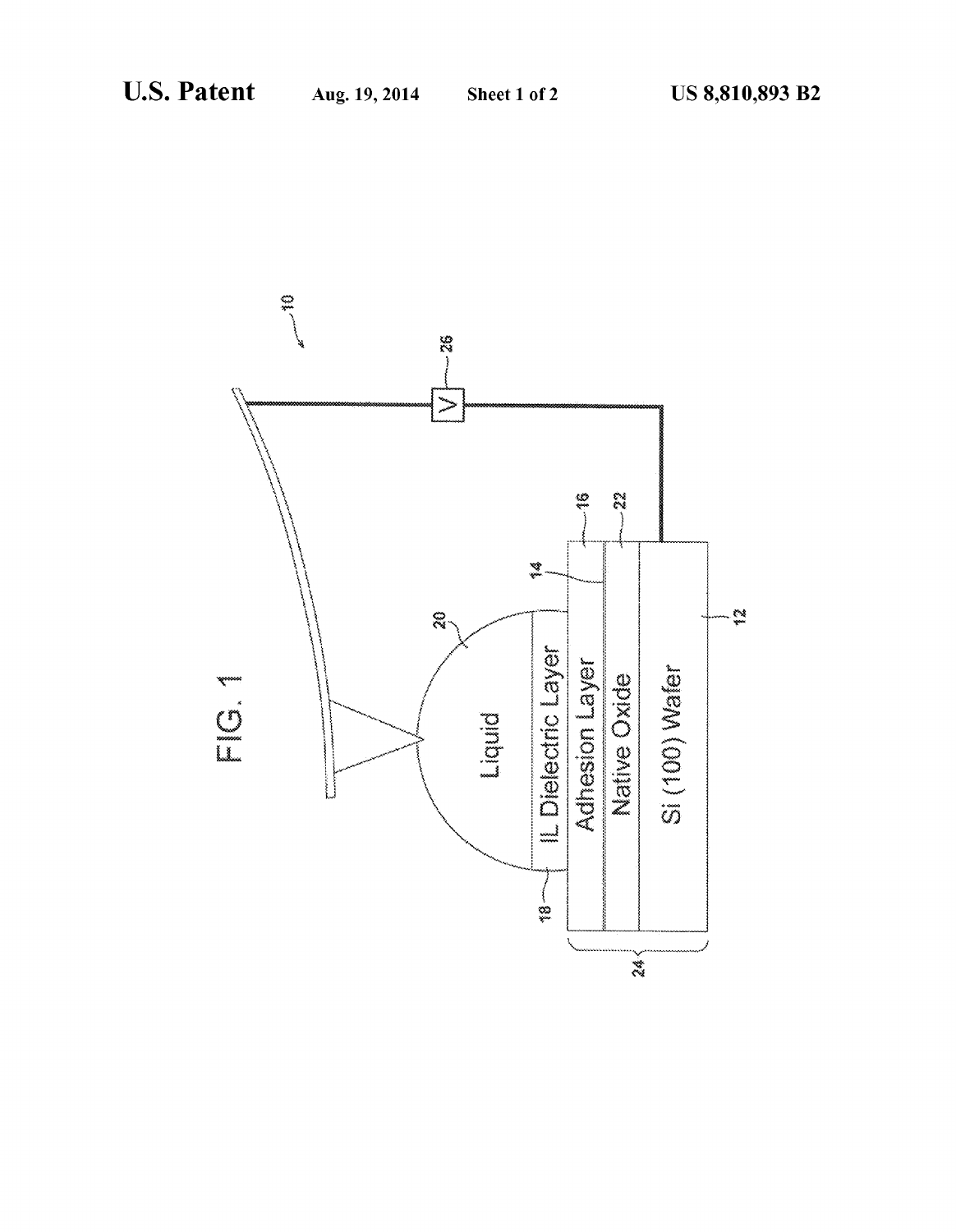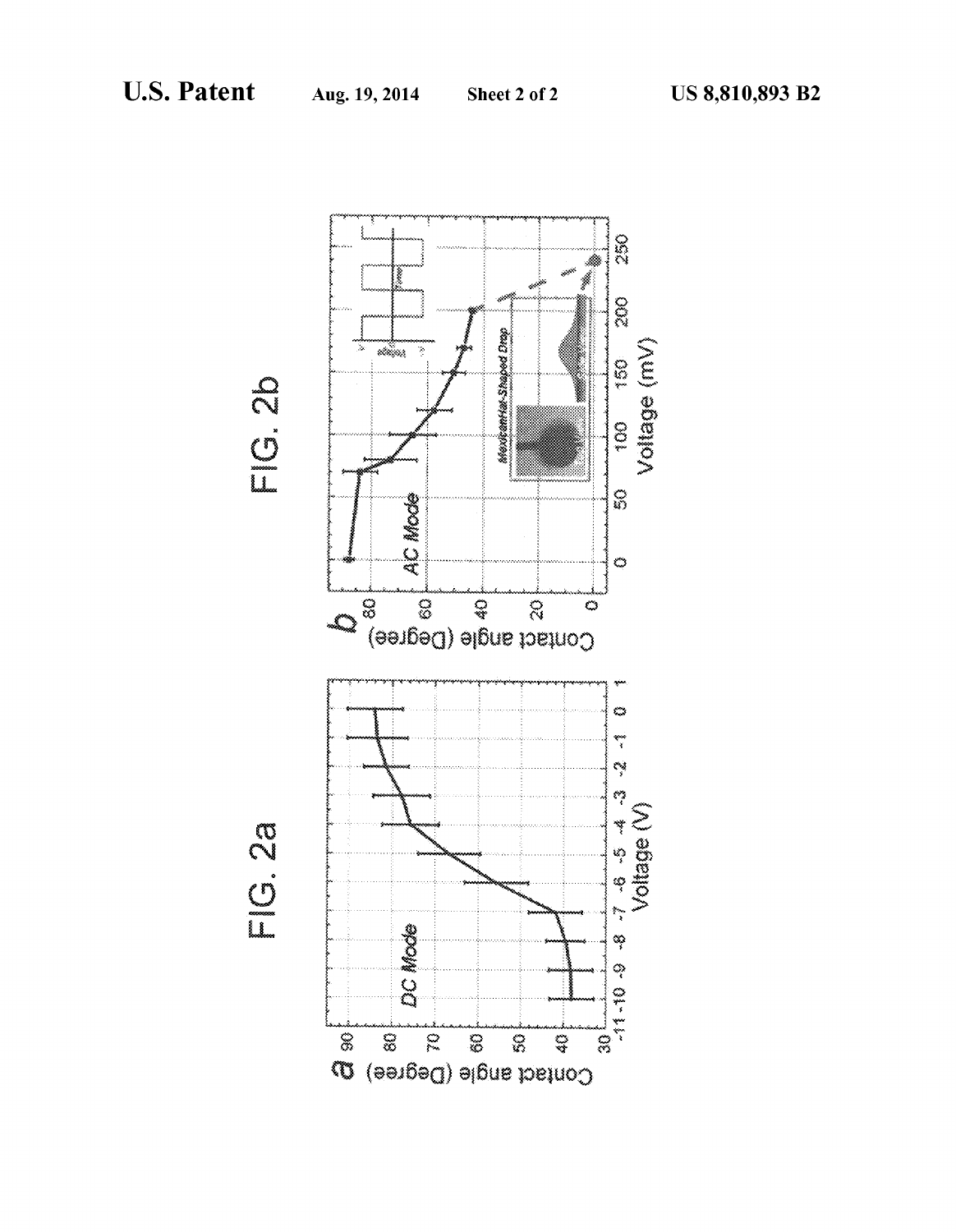5

10

25

40

45

### LOW VOLTAGE ELECTROWETTING DEVICE AND METHOD FOR MAKING SAME

#### TECHNICAL FIELD

The present invention relates generally to the field of electrowetting and, more particularly, to a low voltage electrowet ting device and a method of making the same.

### BACKGROUND

Electrowetting can be described by the Lippmann equa tion:

$$
\gamma_{SL} = \gamma_{SL}^0 - \frac{1}{2}CV^2 \tag{1}
$$

where  $\gamma_{SL}^0$  is the voltage-free solid-liquid interface energy, C  $_{20}$ is the capacitance between the drop and surface, and V is the voltage applied. In the case of electrowetting on dielectrics (EWOD), the capacitance C can be expressed by:

$$
C = \frac{\varepsilon_0 \varepsilon_r A}{d},\tag{2}
$$

where  $\infty$  is the permittivity in vacuum,  $\infty$  is the dielectric constant, A is the drop's contact area and d is the thickness of the dielectric layer. Since the contact angle can be expressed according to Young equation: 30

$$
\cos\theta = \frac{\gamma_S - \gamma_{SL}}{\gamma_L},\tag{3}
$$

Combining equation  $(1)-(3)$ , we get:

$$
\theta = \arccos\left(\frac{\gamma_S - \gamma_{SL}^0 + \frac{\varepsilon_0 \varepsilon_r A}{2d} V^2}{\gamma_L}\right).
$$
\n(4)

Eq. (4) suggests that there are two parallel approaches to reduce the driving voltage. One way is to increase the capaci tance, either by decreasing the dielectric layer thickness or employing a coating with high dielectric constant; the other way is to minimize the interfacial energies of the solid  $(\gamma_s - 50)$  $\gamma_{SL}^{O}$ ) and the liquid ( $\gamma_L$ ), usually through using an immiscible oil bath. The first approach can reduce the driving voltage down to  $\sim$ 15V by employing a thin fluoropolymer coating. If combined with the oil bath approach, electrowetting can be achieved at less than 3V, at the price of incompatibility with 55 digital micro-fluidics applications.

This document describes a low voltage electrowetting device incorporating an ionic liquid dielectric layer of ultra high capacitance. Such a device is capable of electrowetting effects using driving voltages of just  $70 \,\mathrm{mV}$  and  $5 \,\mathrm{V}$  in AC and  $60$ DC modes of operation. Further, such a device is compatible with digital micro-fluidics applications.

### **SUMMARY**

In accordance with the purposes, benefits and advantages described herein a low voltage electrowetting device is pro vided. The electrowetting device comprises a substrate hav ing a first face, a charged adhesion layer immobilized on the first face of the substrate and a dielectric layer bound to the charged adhesion layer. The dielectric layer comprises a first ionic liquid having a thickness of between about 2 and about 50 nm.

The device further includes an unbound ionic liquid phase contacting the dielectric layer. In one possible embodiment the ionic liquid utilized to form the dielectric layer differs from the unbound ionic liquid phase utilized to contact the dielectric layer. In another possible embodiment the ionic liquid utilized to form the dielectric layer is identical to the unbound ionic liquid phase contacting the dielectric layer. The electrowetting device provides electrowetting effects  $15$  using a driving voltage of as little as  $70 \text{ mV}$  in AC mode and 5 V in DC mode. This performance is achieved in the absence of a flouropolymer layer and/or an oil bath.

<sup>35</sup> includes repairing defects developing in the dielectric layer In accordance with an additional aspect a method is pro vided for producing a low voltage electrowetting device. That method comprises applying an adhesion layer to a surface of a substrate, providing a charge to that adhesion layer and binding an ionic liquid to the charged adhesion layer so as to form a dielectric layer. More specifically, the applying step includes hydroxylating a surface of the substrate and then coating the hydroxylated surface with an adhesion agent. Further the method includes converting the adhesion layer to create a negatively charged layer for binding the ionic liquid. In addition the method further includes contacting the dielec tric layer with an unbound ionic liquid phase. In one embodi ment the unbound ionic liquid phase is a different ionic liquid from that utilized to form the dielectric layer. In another possible embodiment the unbound ionic liquid phase is formed from the same ionic liquid utilized to form the dielec tric layer. In this latter embodiment the method further with a portion of the ionic liquid from the unbound ionic liquid phase during operation of the device so as to avoid failure of the device from said defects.

#### BRIEF DESCRIPTION OF THE DRAWINGS

The accompanying drawings incorporated herein and forming a part of the specification, illustrate several aspects of the present electrowetting device and together with the description serve to explain certain principles of the device. In the drawings:

FIG. 1 is a schematical illustration of a novel low voltage electrowetting device;

FIG.  $2a$  is a graphical illustration of the contact angle as a function of voltage for l-butyl-3-methylimidazolium chlo ride drops on an adhesion layer of octadecyltrichlorosilane under DC mode; and

FIG. 2b is a graphical illustration of the contact angle as a function of voltage for l-butyl-3-methylimidazolium chlo ride drops on an adhesion layer of octadecyltrichlorosilane under AC mode.

Reference will now be made in detail to the present pre ferred embodiments of the low voltage electrowetting device, an example of which is illustrated in the accompanying draw ings.

#### DETAILED DESCRIPTION

65 the low voltage electrowetting device 10. The electrowetting Reference is now made to FIG. 1 schematically illustrating device 10 comprises a substrate 12 having a first surface  $14.A$ charged adhesion layer 16 is immobilized on the first surface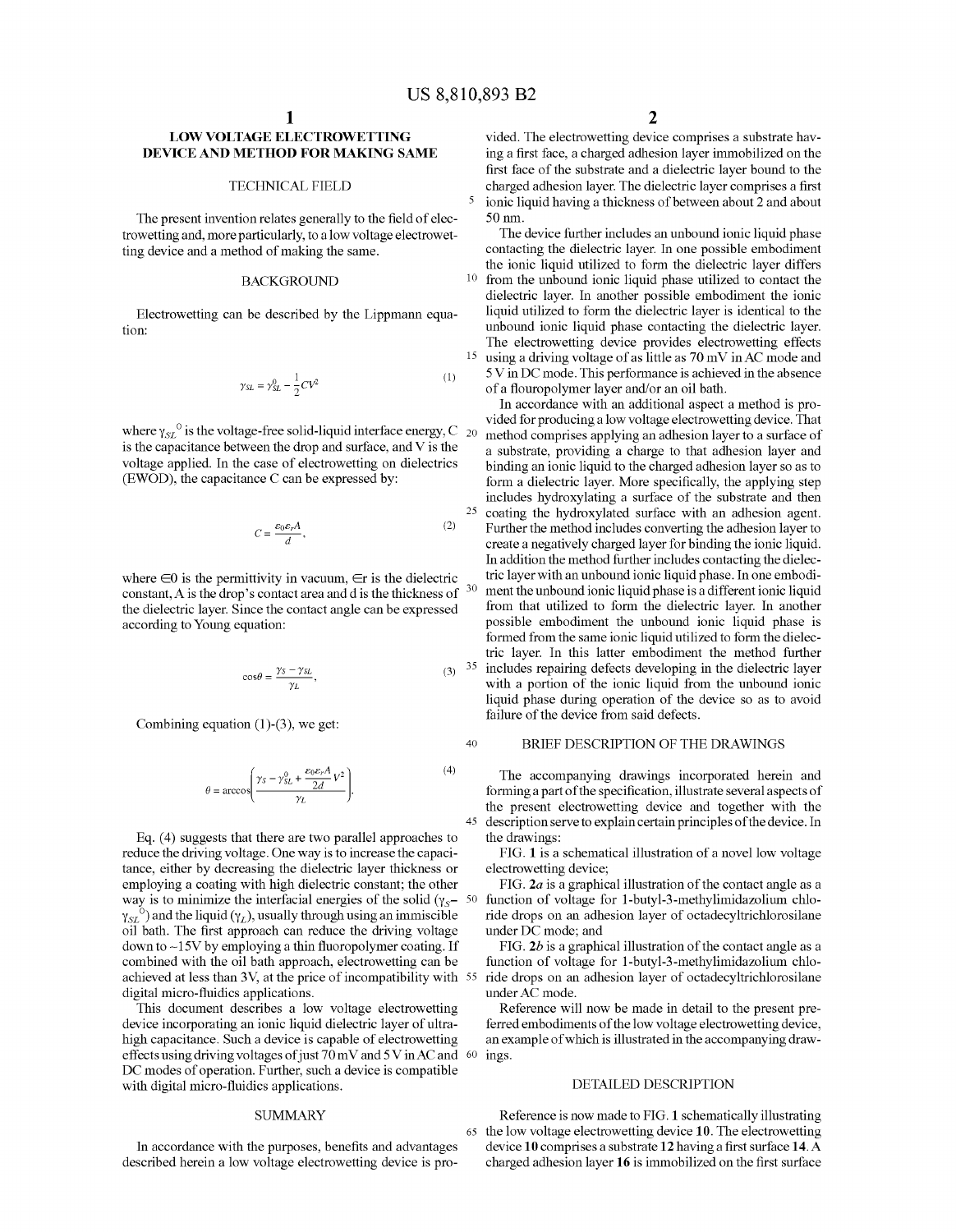$\frac{3}{3}$  or face 14 and a dielectric layer 18 is bound to that charged adhesion layer. An ionic liquid phase 20 is provided in contact with the dielectric layer 18.

The substrate 12 may be made from any appropriate mate rial including but not limited to silicon, indium tin oxide (ITO) glass, metal, gold, silver, steel, copper and mixtures thereof.

The adhesion layer includes a material selected from a group consisting of silane, octadecyltrichlorosilane (OTS), 9-undecenyltrichorosilane, alkyl $(C<sub>n</sub>H<sub>2n+1</sub>)$ trichlorosilane, 10 alkyl $(C_nH_{2n+1})$ dichlorosilane, alkyl $(C_nH_{2n+1})$ trimethoxysilane, alkyl $(C_nH_{2n+1})$ dimethoxysilane, alkyl $(C_nH_{2n+1})$ thiol for metal surface, where  $n=8$  to 22 and mixtures thereof.

Where the substrate 12 is made from silicon, the surface 14 comprises a native oxide coating 22. The surface 14 is 13 hydroxylated and then coated with the adhesion agent that forms the adhesion layer 16 so that the adhesion layer is immobilized on the face 14 of the substrate 12.

The adhesion layer 16 is then converted to provide the adhesion layer with a negative charge that will subsequently 20 bind the ionic liquid forming the dielectric layer 18. This conversion may be completed in any appropriate manner including exposing the adhesion layer 16 to an oxidizing agent such as a solution of sodium periodate and magnesium permanganate for an appropriate time and at an appropriate 25 temperature (e.g., for 12 hours at 40° C.). This forms carboxy lic acid functional groups over the adhesion layer 16. Accord ingly, when the ionic liquid contacts the negatively charged adhesion layer the ionic liquid immediately forms a dielectric layer having a thickness of between about 2 and about 50 nm 30 with solid-like properties.

It should be appreciated that the native oxide layer 22 forming the surface 14 and the adhesion layer 16 are both porous and act neither as a dielectric layer nor an insulator. Accordingly, the substrate 12, native oxide layer 22 and adhe-35 sion layer 16 effectively form a first electrode 24. A voltage source 26 applies a voltage across the first electrode 24 and the ionic liquid phase 20 that functions as a second electrode in order to effect electrowetting.

It should be appreciated that the ionic liquid utilized to 40 form the dielectric layer 18 may be selected from a group of materials consisting of an imidazolium salt, l-butyl-3meth ylimidazolium halide, l-butyl-3 -methyl-imidazolium bis(tri fluoromethylsulfonyl)imide, 1-decyl-3-methyl-imidazolium halide, l-alkyl (l)-3alkyl(2)imidazoliumhalide alkyl(l): 45  $C_nH_{2n+1}$ , n=2-12; alkyl(2):  $C_nH_{2n+1}$ , n=2-12 and mixtures thereof. The unbound liquid phase may be selected from substantially any known unbound ionic liquid. This includes but is not limited to water, salt water, imidazolium salt, l-bu tyl-3methylimidazolium halide, 1-butyl-3-methyl-imidazo- 50 lium bis(trifluoromethylsulfonyl)imide, 1-decyl-3-methylimidazolium halide, 1-alkyl (1)-3alkyl(2)imidazoliumhalide alkyl(1):  $C_nH_{2n+1}$ , n=2-12; alkyl(2):  $C_nH_{2n+1}$ , n=2-12. In one possible embodiment the ionic liquid used to form the dielec tric layer 18 is different from the ionic liquid used to form the 55 unbound ionic liquid phase 20. In this situation it is only important that the ionic liquid in the liquid phase not react with, dissolve or otherwise disrupt the dielectric layer 18. In an alternative embodiment the ionic liquid utilized to form the dielectric layer 18 and the ionic liquid utilized to form the 60 unbound ionic liquid phase 20 are the same ionic liquid.

Defects in a dielectric layer are often responsible for the failure of electrowetting on dielectric devices because small ions may diffuse into these defects. When the ionic liquid utilized to form the unbound ionic liquid phase 20 is the same 65 as the ionic liquid utilized to previously form the dielectric layer 18 such dielectric layer breakdown is avoided because

the liquid phase ionic liquid on top of the dielectric layer replenishes the defects and hot spots inside the dielectric layer virtually immediately restoring the integrity of the dielectric layer.

Advantageously, the device 10 provides electrowetting effects using a driving voltage of as little as 70 mV in AC mode of operation and as little as 5 V in DC mode of opera tion. This allows electrowetting to be driven directly by digi tally integrated circuit chips or computer output ports without voltage escalation circuitry thereby representing a significant advance in the art. Thus, this new technology has great poten tial to simplify digital micro-fluidic design. Further it should be appreciated that these numbers are achieved in the absence of a flouropolymer layer and/or an oil bath. Thus it should be appreciated that liquid drops on the surface of the low voltage electrowetting device 10 may be manipulated without an oil bath thereby potentially allowing the production of oil bath free liquid lens and e-ink displays.

The low-voltage electrowetting device may be produced by a method broadly described as comprising the steps of apply ing an adhesion layer to a substrate, providing a charge to the adhesion layer and binding an ionic liquid to the charged adhesion layer so as to form a dielectric layer. That applying step includes hydroxylating a surface of the substrate and then coating the hydroxylated surface with an adhesion agent to form the adhesion layer. In one particularly useful embodi ment the adhesion agent is selected from a group consisting of a silane, a vinyl terminated silane, an ester (RCOO-) terminated silane and mixtures thereof. The silane's terminal group may be oxidized or hydrolyzed into a negatively charged functional group. In one such embodiment the method includes oxidizing an adhesion layer to create a negatively charged layer for biding the ionic liquid. This is followed by contacting the dielectric layer with an unbound ionic liquid phase. In one particularly useful embodiment the ionic liquid used to form the dielectric layer 18 and the ionic liquid used to form the ionic liquid phase 20 is the same ionic liquid. This allows for the repairing of defects developing in the dielectric layer 18 with a portion of the ionic liquid from the unbound ionic liquid phase 20 during operation of the device so as to avoid failure from those defects.

The following examples are presented to further illustrate how to make and utilize the electrowetting device 10, but it is not to be considered as limited thereto.

#### Example 1

A flat and conducting substrate made from indium tin oxide, silicon, gold coating mica or the like is cleaned in piranha solution for 20 minutes. After rinsing in distilled water three times the substrate is dried in a stream of pure nitrogen. The substrate is then incubated in 5 mM 9-undece nyltrichlorosilane (UTS) toluene solution overnight.

The substrate is then rinsed in toluene three times. Next the sample is incubated in 100% relative humidity air at  $40^{\circ}$  C. for eight hours. The substrate is then incubated in UTS solution for eight hours. Such a UTS-incubation-toluene rinsing-hu mid air incubation cycle is repeated three times.

After rinsing in distilled water, the substrate is incubated in a solution made of sodium periodate and magnesium perman ganate for twelve hours at  $40^{\circ}$  C. The substrate surface oxidizes into carboxylic acid terminated functional units.

After rinsing in distilled water, the substrate is dip-coated/ span-coated using a 0.5% (ww) ionic liquid of 1-butyl-3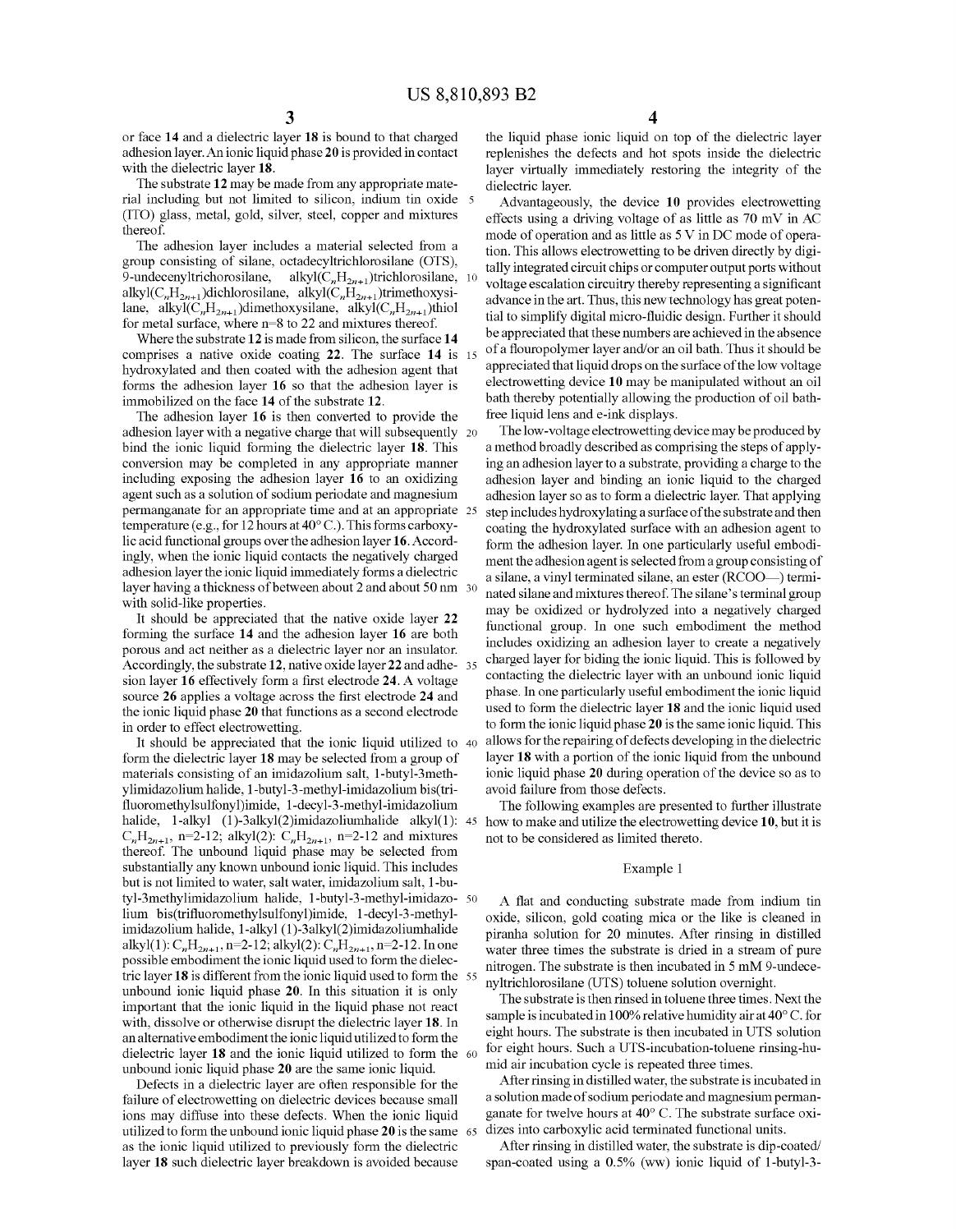$\overline{\mathbf{S}}$ 

50

methylimidazolium chloride, butanol solution. After coating, a dielectric layer of 2-50 nm in thickness forms on the sub strate.

#### Example 2

A flat and conducting substrate made from indium tin oxide, silicon, gold coating mica or the like is cleaned in piranha solution for 20 minutes. After rinsing in distilled water three times the substrate is dried in a stream of pure 10 nitrogen. The substrate is then incubated in 5 mM 9-undece nyltrichlorosilane (UTS) toluene solution overnight.

The substrate is then rinsed in toluene three times. Next the sample is incubated in 100% relative humidity air at 40° C. for eight hours. The substrate is then incubated in UTS solution 15 for eight hours. Such a UTS-incubation-toluene rinsing-hu mid air incubation cycle is repeated three times.

After rinsing in distilled water, the substrate is incubated in a solution made of sodium periodate and magnesium perman ganate for twelve hours at  $40^{\circ}$  C. The substrate surface oxi-  $20$ dizes into carboxylic acid terminated functional units.

After rinsing in distilled water, the substrate is dip-coated/ span-coated using a 0.5% (WW) ionic liquid of 1-butyl-3 methylimidazolium bis(trifluoromethylsulfonyl)imide, butanol solution. After coating, a dielectric layer of 2-50 nm 25 in thickness forms on the substrate.

The bound dielectric layer of 1-butyl-3-methylimidazo lium bis(trifluoromethylsulfonyl)imide was then contacted with an unbound ionic liquid phase of 1-butyl-3-methylimidazolium bis(trifluoromethylsulfonyl)imide. Alternatively, <sup>30</sup> the bound dielectric layer of 1-butyl-3-methy1imidazolium bis(trifluoromethylsulfonyl)imide may instead be contacted with an unbound ionic liquid phase of 1-butyl-3-methylimidazolium chloride.

#### Example 3

A flat and conducting substrate made from indium tin oxide, silicon, gold coating mica or the like is cleaned in piranha solution for 20 minutes. After rinsing in distilled 40 water three times the substrate is dried in a stream of pure nitrogen. The substrate is then incubated in 5 mM 2-(car bomethoxy)ethyltrichloro silane (ACS #18163-42-3) toluene solution overnight.

The substrate is then rinsed in toluene three times. Next the 45 sample is incubated in 100% relative humidity air at  $40^{\circ}$  C. for eight hours.

After rinsing in distilled water, the substrate is boiled in a 2M HCl for 40 min. The substrate surface is converted into carboxylic acid terminated functional units.

After rinsing in distilled water, the substrate is dip-coated/ span-coated using a  $0.5\%$  (ww) ionic liquid of 1-butyl-3methylimidazoliumbis(trifluoromethylsulfonyl)imide, butanol solution. After coating, a dielectric layer of 2-50 nm in thickness forms on the substrate.

The bound dielectric layer of 1-butyl-3-methylimidazoli umbis(trifluoromethylsulfonyl)imide was then contacted with an unbound ionic liquid phase of 1-butyl-3-methylimidazoliumbis(trifluoromethylsulfonyl)imide. Alternatively, the bound dielectric layer of 1-butyl-3-methylimidazolium bis(trifluoromethylsulfonyl)imide may instead be contacted with an unbound ionic liquid phase of 1-butyl-3-methylimidazolium chloride. 60

The foregoing has been presented for purposes of illustra tion and description. It is not intended to be exhaustive or to 65 limit the embodiments to the precise form disclosed. Obvious modifications and variations are possible in light of the above

teachings. All such modifications and variations are within the scope of the appended claims When interpreted in accor dance with the breadth to which they are fairly, legally and equitably entitled.

What is claimed:

1. An electrowetting device, comprising:

- a substrate having a first face;
- a charged adhesion layer immobilized on said first face of said substrate; and

a dielectric layer bound to said charged adhesion layer.

2. The device of claim 1, wherein said substrate is made from a material selected from a group consisting of silicon, ITO (indium tin oxide) glass, metal, gold, silver, steel, copper and mixtures thereof.

3. The device of claim 1, wherein said charged adhesion layer includes a material selected from a group consisting of silane, octadecyltrichlorosilane (OTS), octadecyltrichlorosi lane (OTS), 9-undecenyltrichorosilane, alkyl $(C_nH_{2n+1})$ trichlorosilane, alkyl $(C_nH_{2n+1})$ dichlorosilane, alkyl $(C_n$  $H_{2n+1}$ )trimethoxysilane, alkyl $(C<sub>n</sub>H_{2n+1})$ dimethoxysilane, alkyl $(C<sub>n</sub>H<sub>2n+1</sub>)$ thiol for metal surface, where n=8 to 22 and mixtures thereof.

4. The device of claim 1 wherein said dielectric layer comprises a first ionic liquid having a thickness of 2-50 nm.

5. The device of claim 4, wherein said first ionic liquid is selected from a group of materials consisting of an imidazo lium salt such as 1-butyl-3 -methylimidazolium halide, 1-bu tyl-3-methylimidazolium bis(trifluoromethylsulfonyl)imide, 1-decyl-3-methy1imidazolium halide, and mixtures thereof.

6. The device of claim 4, further including an unbound ionic liquid phase contacting said dielectric layer.

35 to form said unbound ionic liquid phase is different from said 7. The device of claim 6, wherein said ionic liquid utilized first ionic liquid.

8. The device of claim 6, wherein said ionic liquid utilized to form said unbound ionic liquid phase and said first ionic liquid are the same.

9. The device of claim 6, wherein said unbound ionic liquid phase is formed from an ionic liquid selected from a group of ionic liquids consisting of water, salt water, an imidazolium salt, 1-butyl-3-methy1imidazolium halide, 1-butyl-3-meth ylimidazolium bis(trifluoromethylsulfonyl)imide, 1-decyl-3methylimidazolium halide, and mixtures thereof.

10. The device of claim 6, wherein said device provides electrowetting effects using a driving voltage of as little as 70 mV in AC mode.

11. The device of claim 6, wherein said device provides electrowetting effects using a drive voltage of as little as 5V in DC mode.

12. The device of claim 11, wherein said electrowetting effects are achieved in absence of a fluoropolymer layer.

55 effects are achieved in absence of an oil bath. 13. The device of claim 11, wherein said electrowetting

14. A method of producing a low-voltage electrowetting device, comprising:

applying an adhesion layer to a substrate;

providing a charge to said adhesion layer;

binding an ionic liquid to said charged adhesion layer so as to form a dielectric layer.

15. The method of claim 14 including converting said adhesion layer to create a negatively charged layer forbinding With said ionic liquid.

16. The method of claim 14 wherein said applying step includes hydroxylating a surface of said substrate and then coating said hydroxylated surface With an adhesion agent.